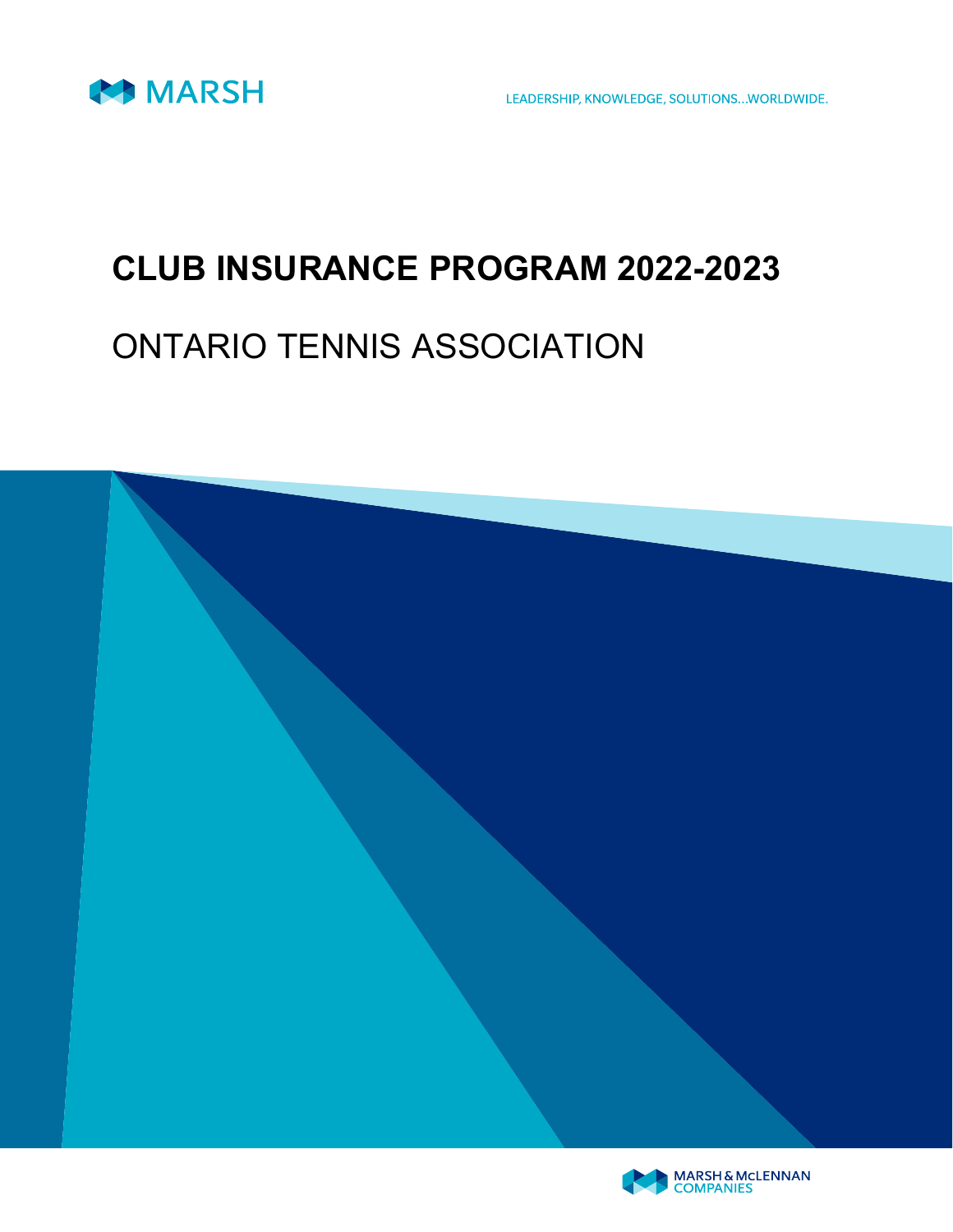## **CONTENTS**

| 4. |                                                                                    |  |
|----|------------------------------------------------------------------------------------|--|
|    |                                                                                    |  |
|    | coverage is subject to the policy terms, conditions and exclusions  6<br>$\bullet$ |  |
|    | $\bullet$                                                                          |  |
|    | $\bullet$                                                                          |  |
|    |                                                                                    |  |
|    |                                                                                    |  |
|    |                                                                                    |  |
|    |                                                                                    |  |
|    |                                                                                    |  |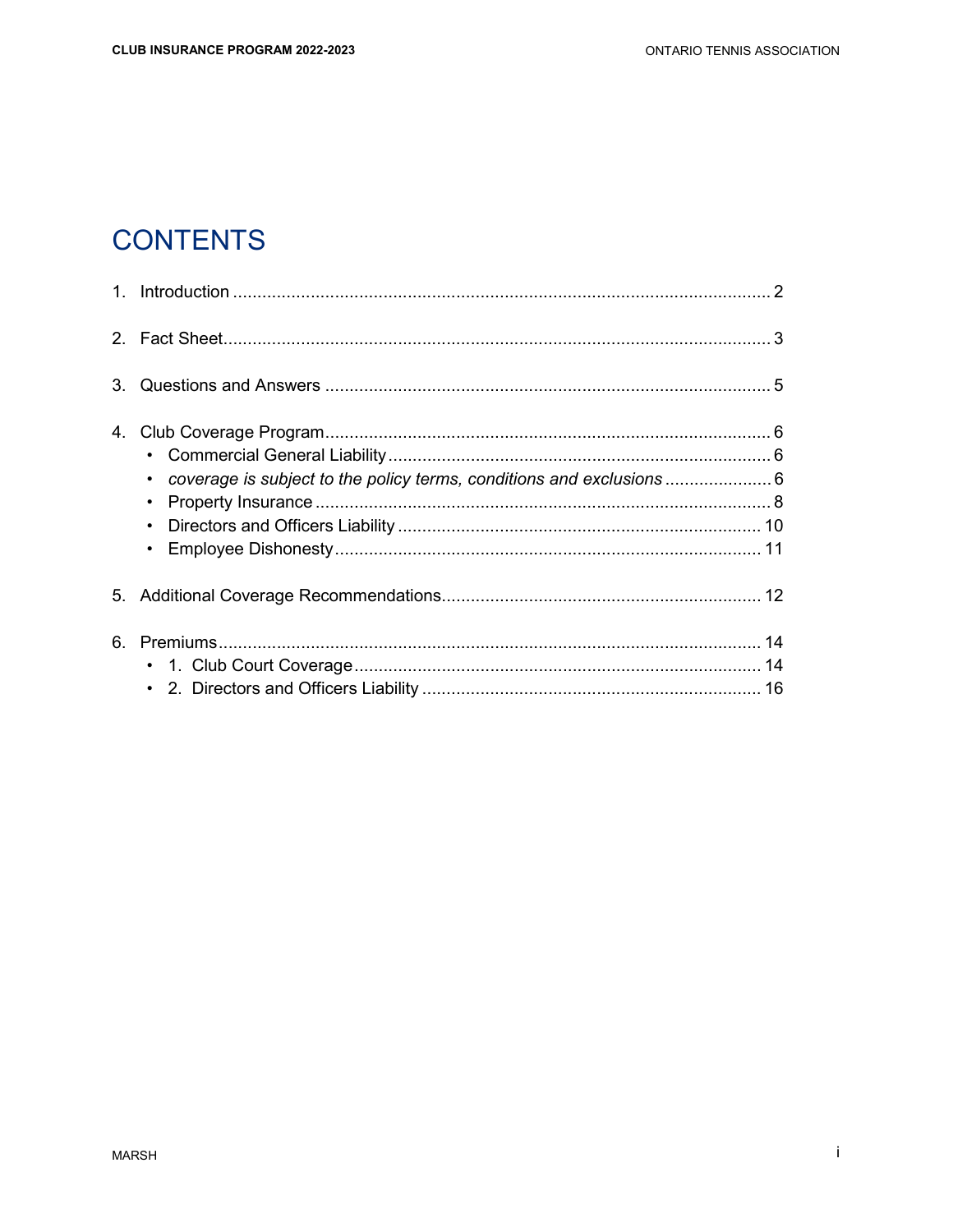## **Introduction**

We are pleased to present the Ontario Tennis Association (OTA) Club Insurance Program for 2022-2023. The OTA provides the members access to a cost effective and comprehensive group insurance program:

- The Club Court Coverage; and
- Directors and Officers Liability
- Employee Dishonesty
- Sports E&O
- **Cyber Liability**

Coverage is endorsed by the OTA and risk management services are provided by Marsh Canada Limited.

#### Why Should Your Club Be Insured?

- As society becomes more litigious, individuals need to protect their assets. The majority of OTA members are community clubs and therefore expose the personal assets of executives, members, and the clubs, to liability claims. Legal costs associated with defending an allegation could bankrupt an uninsured club, even when the allegations are unfounded.
- The costs associated with injuries that occur on the court can amount to thousands of dollars. A club would probably not have the funds available to cover the costs from a bodily injury claim and defence costs, along with the personal time required to defend the club.
- Clubs would need to set aside significant assets to cover unexpected property damages arising from events beyond the control of the club like fire, wind damage, theft, or water damage.
- The municipality where the club is located may require proof of insurance before they are allowed to use municipal property or facilities.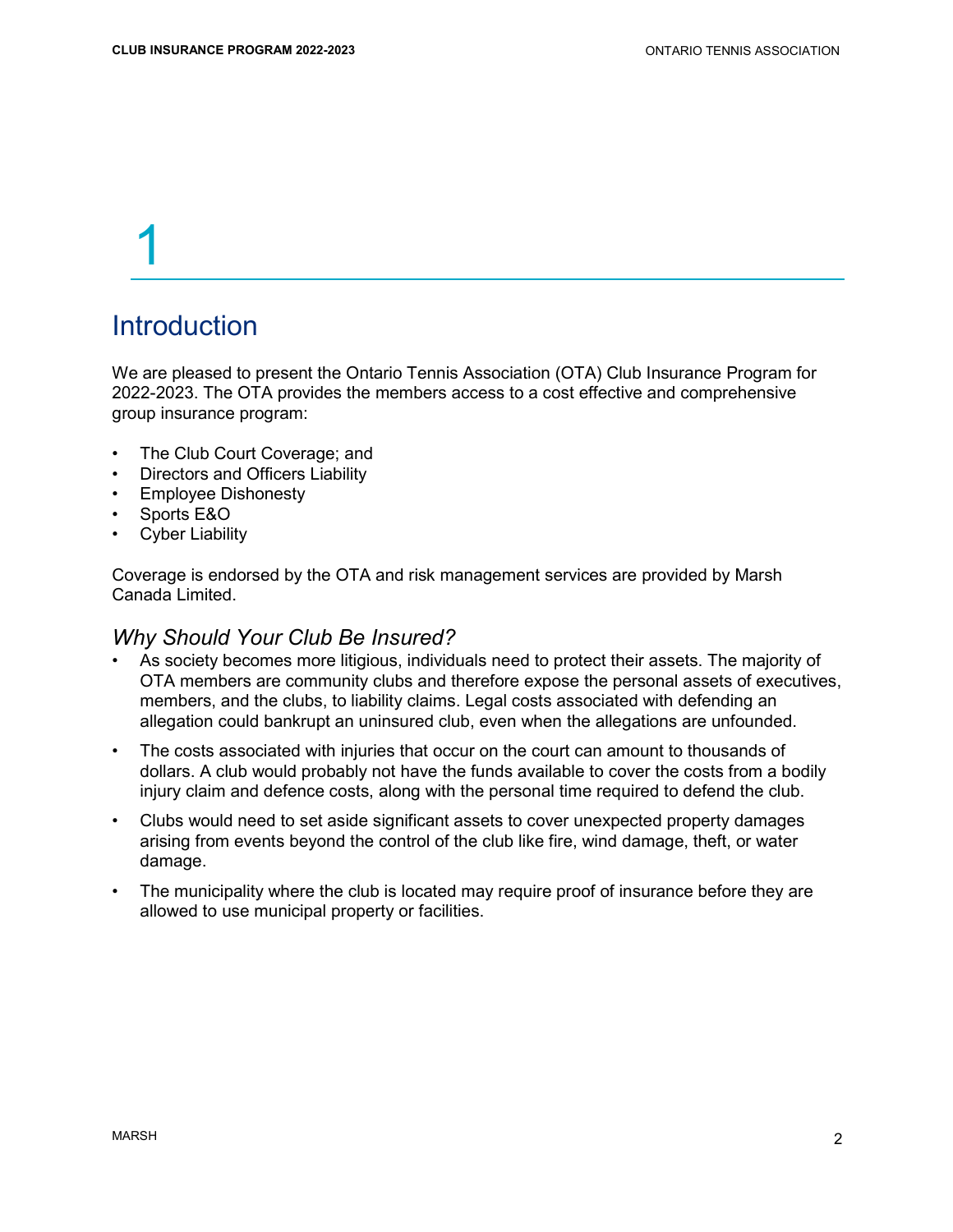| <b>Fact Sheet</b>        |    |                                                                                                                                                                                                                                                                                                                                                                                                                                                                                                                                                                                                        |
|--------------------------|----|--------------------------------------------------------------------------------------------------------------------------------------------------------------------------------------------------------------------------------------------------------------------------------------------------------------------------------------------------------------------------------------------------------------------------------------------------------------------------------------------------------------------------------------------------------------------------------------------------------|
| The Program              |    | 1. Club Court Coverage<br>A. Commercial General Liability Insurance - Covers claims arising from<br>bodily injury, property damage, personal injury, and advertising injury,<br>subject to policy terms, conditions and exclusions<br>B. Property Insurance - "All Risks" coverage for loss or damage to club<br>property by events such as fire, theft, water damage, and severe<br>weather, subject to policy terms, conditions and exclusions<br>C. Crime Insurance - Covers loss occurring from the theft or destruction of<br>currency owned by the club, subject to policy terms, conditions and |
|                          | 2. | exclusions<br>Directors and Officers (D&O) Liability Insurance                                                                                                                                                                                                                                                                                                                                                                                                                                                                                                                                         |
|                          |    | D&O liability insurance is protection for the personal assets of the club's<br>executive committee in defense of claims as a result of wrongful acts in the<br>administration of the club such as allegations of poor management practices<br>or wrongful termination of an employee, subject to policy terms, conditions<br>and exclusions.                                                                                                                                                                                                                                                           |
|                          |    | 3. Employee Dishonesty<br>Employee Dishonesty provides coverage for the "loss" (loss of money,<br>negotiable instruments or property which belongs to the insured or are in the<br>insured's possession and for the loss of which the insured is liable) up to the<br>limit selected for the value of property (including money) as a direct result of<br>"Fraud" that occurs during the policy period and is committed by an<br>employee/volunteer or Club member performing their duty, subject to the<br>policy terms, conditions, exclusion and limitations                                        |
|                          |    | 4. Sports Errors & Ommission                                                                                                                                                                                                                                                                                                                                                                                                                                                                                                                                                                           |
|                          |    | A Professional Liability that covers certain lawsuits alleging purely economic<br>damages arising out of the performance of member services with no<br>accompanying bodily injury or property damage.                                                                                                                                                                                                                                                                                                                                                                                                  |
| <b>Eligibility</b>       |    | Bonafide OTA member clubs, subject to a completed insurance application and<br>payment in full, submitted to the OTA office.                                                                                                                                                                                                                                                                                                                                                                                                                                                                           |
| <b>Policy Period</b>     |    | April 1, 2022 to April 1, 2023, or following receipt of the application and payment<br>at the OTA office.                                                                                                                                                                                                                                                                                                                                                                                                                                                                                              |
| <b>Proof of Coverage</b> |    | A Certificate of Insurance is issued to each member club. The Master Policy is<br>issued to the OTA office. For specific coverage details, a copy of the policy can<br>be requested by calling the OTA office.                                                                                                                                                                                                                                                                                                                                                                                         |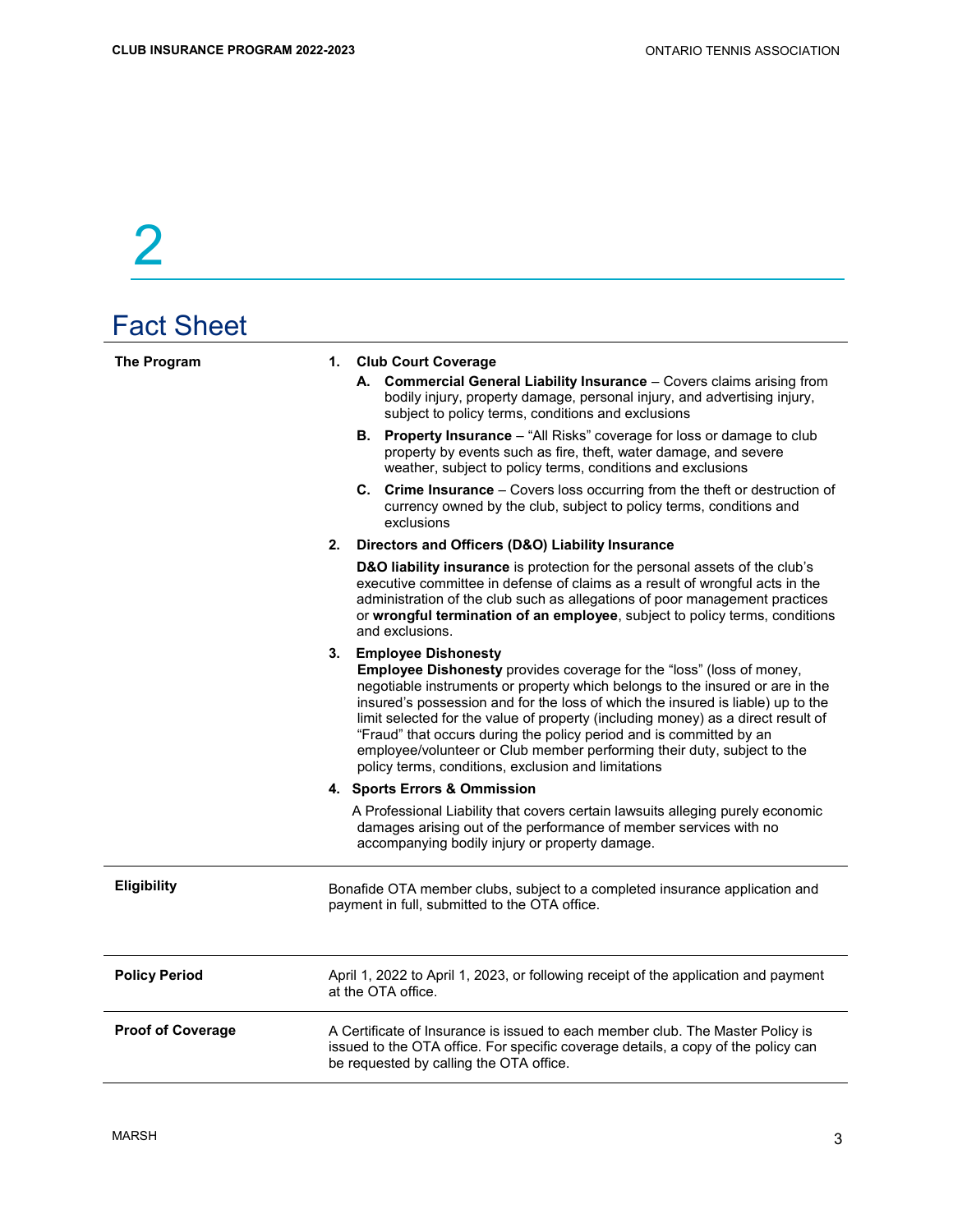| <b>The Insurers</b>      | Markel International is the global leader in providing sports insurance solutions.<br>All policies are backed by A+ rated security                                                                                                                                                                    |
|--------------------------|-------------------------------------------------------------------------------------------------------------------------------------------------------------------------------------------------------------------------------------------------------------------------------------------------------|
| <b>The Administrator</b> | Marsh Canada Limited's Consumer Practice is the dedicated business practice<br>for programs and associations. These insurance specialists provide broad<br>experience in creating and managing programs within the areas of healthcare,<br>retail, and not-for-profit organizations.                  |
| <b>Contacts</b>          | The OTA Program<br>Please call Jay Neill at 416 514 1103 or 1 800 387 5066 ext. 1103 or email Jay at<br>jneill@tennisontario.com<br><b>Coverage Questions - Marsh Canada Limited:</b>                                                                                                                 |
|                          | Cecilia Bince - 647-393-4402<br>Cecilia.bince@marsh.com                                                                                                                                                                                                                                               |
|                          | Call Toll-Free: 1 866 263 5551                                                                                                                                                                                                                                                                        |
|                          | Please ensure that you include your contact email address on<br>$\bullet$<br>your completed application.                                                                                                                                                                                              |
| <b>Claims</b>            | To report a new claim or for claims advice, please call Marsh at 1-855-627-7454                                                                                                                                                                                                                       |
|                          | Please note it is imperative that any situation that you feel may<br>٠<br>lead to someone filing a claim against the club must be reported<br>immediately to the broker.<br>Please also note that, as is the case with other insurance<br>٠<br>policies, not all Human Rights claims will be covered. |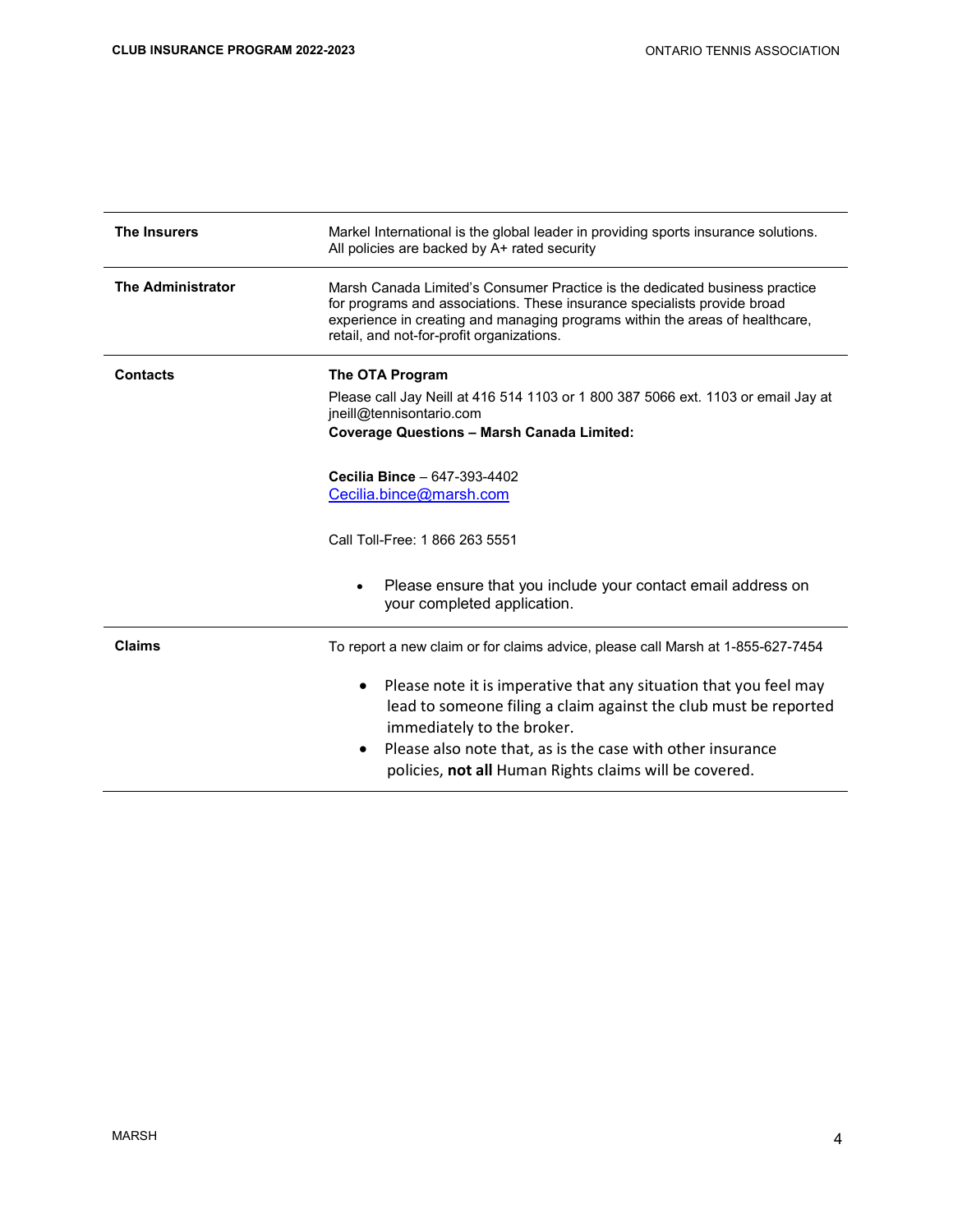## Questions and Answers

| Question      | Why does our club need insurance? Aren't we covered by the municipality<br>insurance?                                                                                                                                                                                                                                                                      |
|---------------|------------------------------------------------------------------------------------------------------------------------------------------------------------------------------------------------------------------------------------------------------------------------------------------------------------------------------------------------------------|
| Answer        | Commercial General Liability insurance carried by the municipalities will often<br>only provide coverage for the municipality, leaving the club uninsured for bodily<br>injury and property damage claims.                                                                                                                                                 |
| Question      | The local municipality owns the clubhouse and the land in the park where the club<br>is located, why do we need insurance?                                                                                                                                                                                                                                 |
| <b>Answer</b> | Tennis clubs using municipally-owned property are usually required to obtain their<br>own Commercial General Liability insurance as a condition of the agreement<br>between the club and the municipality. Some municipalities even require the club to<br>provide insurance on buildings or equipment used by the club, but owned by the<br>municipality. |
|               | In the absence of municipal requirements, the club is still liable for bodily injury or<br>property damage caused to others as a result of the club's operations, making<br>liability insurance an essential. Property insurance would also be necessary to<br>cover the club's own equipment, computers, and money.                                       |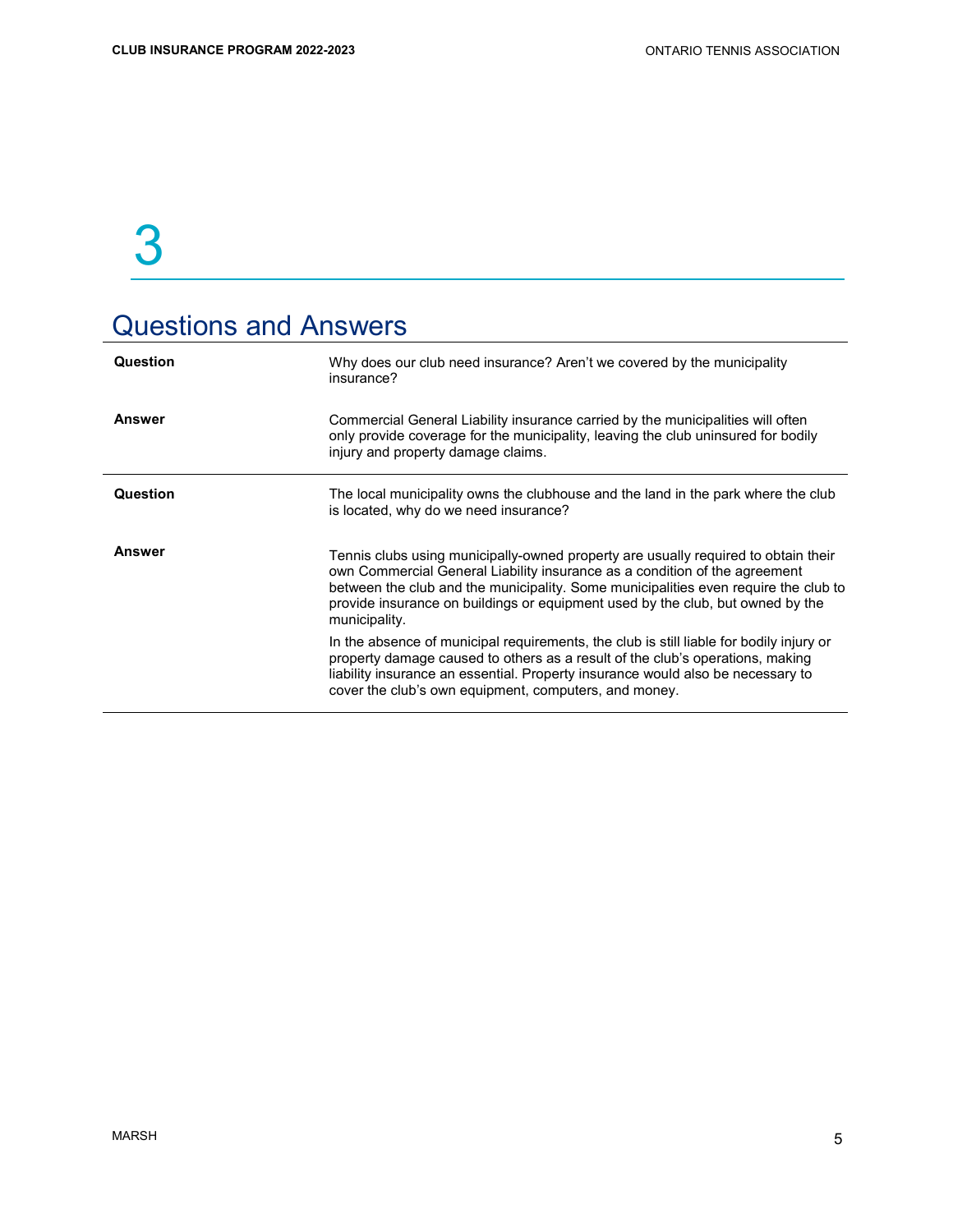## Club Coverage Program

### Commercial General Liability

coverage is subject to the policy terms, conditions and exclusions

| <b>Claims Arising from</b><br><b>Tennis-Related Activities</b>           | Occurring anywhere in Canada and the U.S. provided the club<br>premises/business operations is located in Ontario<br>This coverage applies to tennis and tennis-related activities only<br>including pickleball (training oriented)-no multi-sport camps<br>and no high risk physical activities. |
|--------------------------------------------------------------------------|---------------------------------------------------------------------------------------------------------------------------------------------------------------------------------------------------------------------------------------------------------------------------------------------------|
| Following limit options are available:                                   | \$2,000,000, \$5,000,000 or \$10,000,000; sublimits and/or policy<br>aggregates may apply to coverage. Please refer to policy for full<br>details                                                                                                                                                 |
| Abuse Coverage - following limit<br>options are available (Claims Made): | \$250,000, \$500,000 or \$1,000,000 per claim/annual aggregate<br>Policy does not respond to illegal or intentional acts<br>Clubs must have ratified OTA Abuse policy in order to be eligible<br>to purchase coverage<br><b>Coaches and Referees are covered</b>                                  |

### Limits of Liability

| <b>Bodily Injury and Property Damage</b> | ٠         | As per limit selected                                      |
|------------------------------------------|-----------|------------------------------------------------------------|
| <b>Products Liability</b>                | $\bullet$ | Annual Aggregate: \$2,000,000, \$5,000,000 or \$10,000,000 |
| <b>Host Liquor Liability</b>             | ٠         | As per limit selected                                      |
| <b>Employers Liability</b>               | ٠         | As per limit selected                                      |
| <b>Non-Owned Automobile Liability</b>    | ٠         | As per limit selected                                      |
| <b>Personal &amp; Advertising Injury</b> | ٠         | As per limit selected                                      |
| <b>Medical Expense</b>                   | ٠         | \$25,000 per person/aggregate                              |
| <b>Tenants Legal Liability</b>           | ٠         | As per limit selected                                      |
| <b>Bailee Coverage</b>                   | ٠         | \$20,000 For personal effects with \$200 deductible        |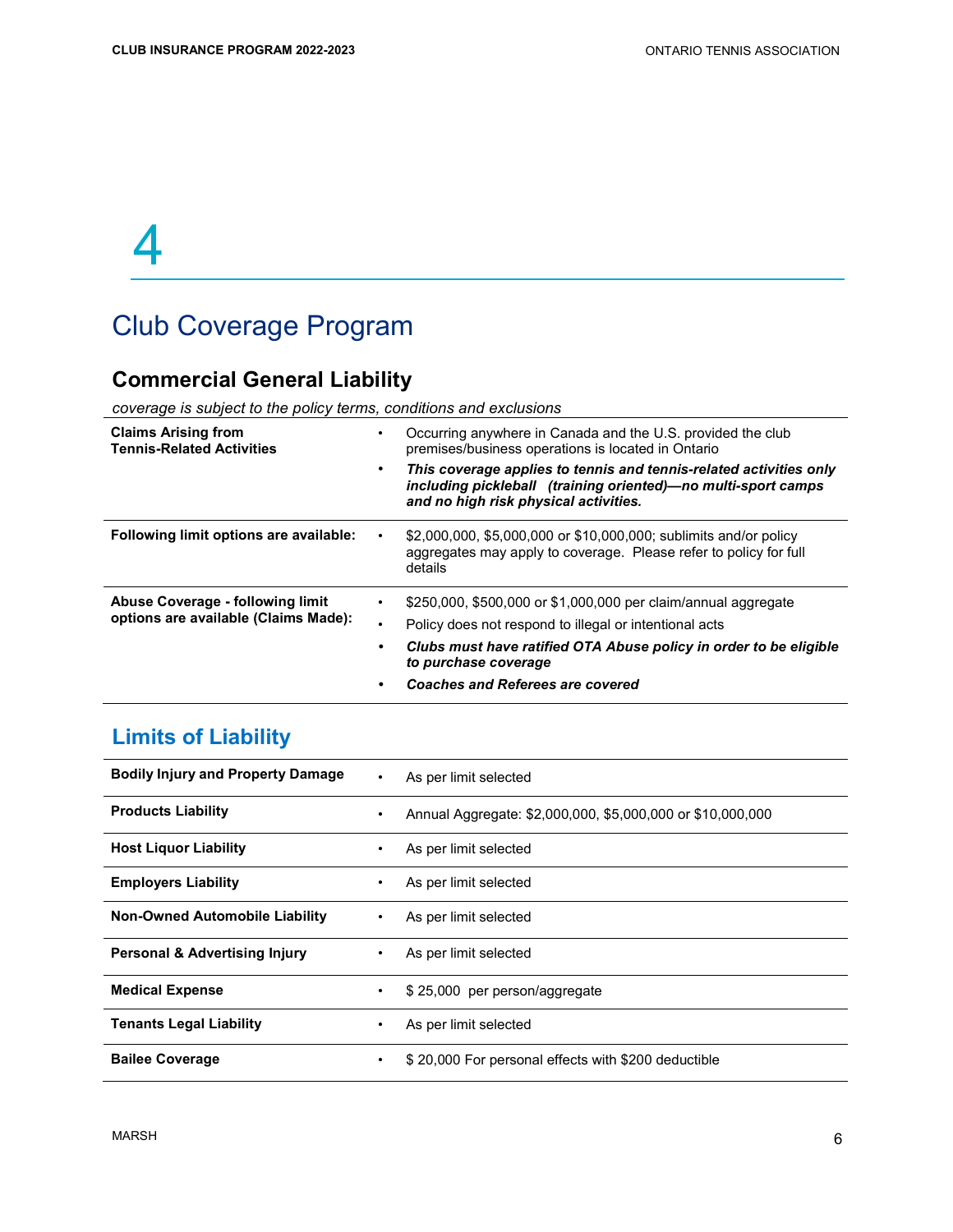| <b>Loss of Wages</b>                | \$250 per day when you are involved in a court action                                                                                                                                                                                                                                                                                                                                                                                                                   |
|-------------------------------------|-------------------------------------------------------------------------------------------------------------------------------------------------------------------------------------------------------------------------------------------------------------------------------------------------------------------------------------------------------------------------------------------------------------------------------------------------------------------------|
| Errors & Omissions (Claims Made)    | \$2,000,000 or \$5,000,000 per claim/annual aggregate as selected for<br>additional premium outlined below                                                                                                                                                                                                                                                                                                                                                              |
| <b>Forest Fire Fighting Expense</b> | \$500,000 annual aggregate                                                                                                                                                                                                                                                                                                                                                                                                                                              |
| <b>Contract Pros</b>                | May be covered if declared on the insurance application<br>The policy can extend your club's liability insurance to contracted<br>professional for club-related activities at the club courts or while away<br>from the courts working on behalf and at the direction of the club<br>If a club Pro hires his or her own employees or subcontractors<br>$\bullet$<br>or volunteers, there is no coverage for the employees or<br>subcontractors or volunteers of the Pro |
| \$500 Deductible                    | The deductible applies to each claim                                                                                                                                                                                                                                                                                                                                                                                                                                    |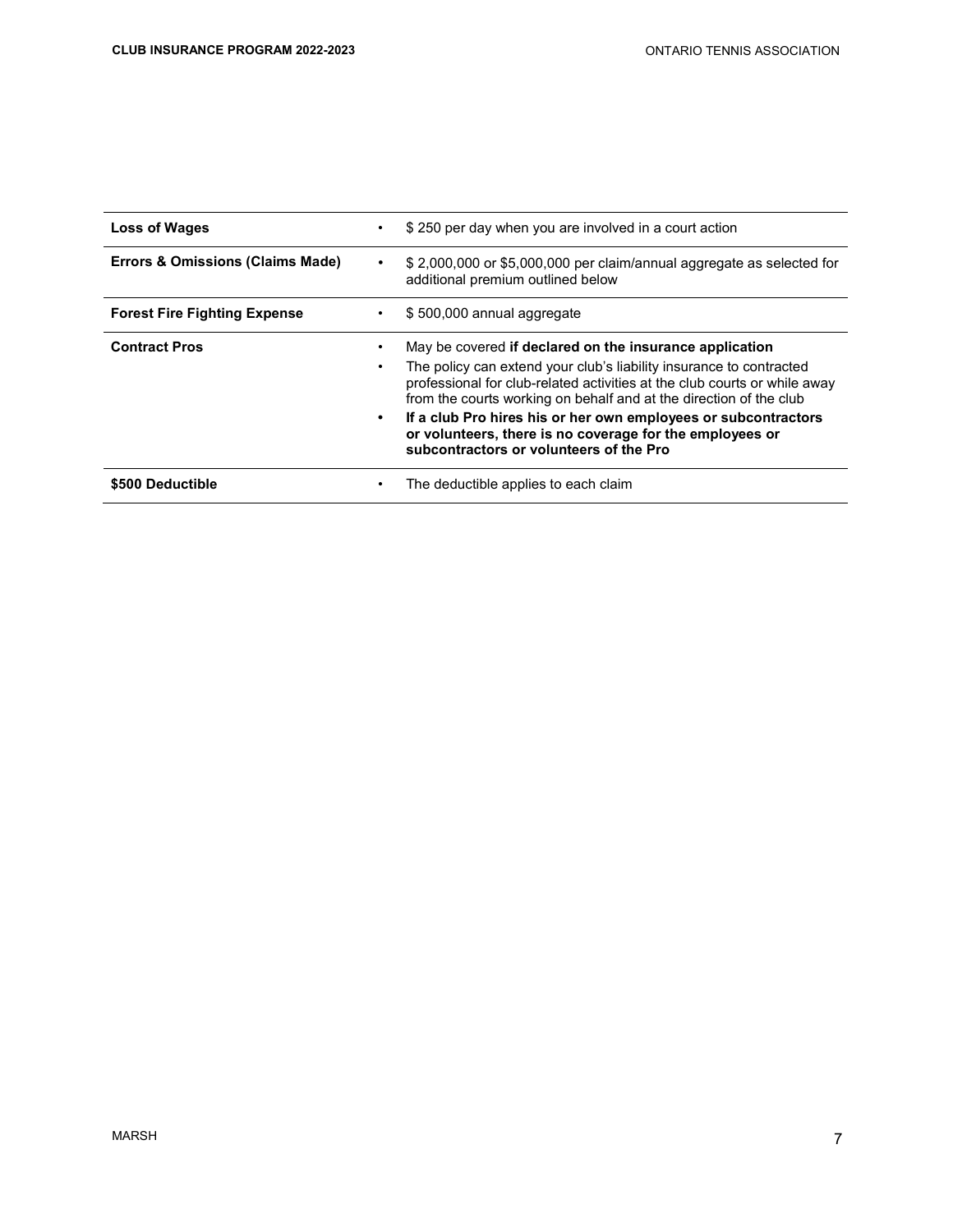#### Property Insurance

"All Risks", coverage is subject to the policy terms, conditions and exclusions

| <b>Contents</b>                 | Covers against "all risks" of damage to all property owned by the club at the club<br>location declared on the application including nets, posts, windscreens, fencing,<br>benches, balls, and other equipment and office contents, per policy conditions<br>Limit                                                                                                                                |  |  |  |  |  |  |  |
|---------------------------------|---------------------------------------------------------------------------------------------------------------------------------------------------------------------------------------------------------------------------------------------------------------------------------------------------------------------------------------------------------------------------------------------------|--|--|--|--|--|--|--|
|                                 | You select the required limit in \$500 increments<br>$\bullet$<br>No Minimum limit<br>٠                                                                                                                                                                                                                                                                                                           |  |  |  |  |  |  |  |
|                                 | <b>Covers</b>                                                                                                                                                                                                                                                                                                                                                                                     |  |  |  |  |  |  |  |
|                                 | Loss or damage for contents located at the club premises or:                                                                                                                                                                                                                                                                                                                                      |  |  |  |  |  |  |  |
|                                 | \$10,000 property in transit                                                                                                                                                                                                                                                                                                                                                                      |  |  |  |  |  |  |  |
|                                 | \$10,000 property located temporarily elsewhere; and<br>—                                                                                                                                                                                                                                                                                                                                         |  |  |  |  |  |  |  |
|                                 | \$2,500 each person – Personal property employees, (contingent insurance<br>only; certain conditions apply)                                                                                                                                                                                                                                                                                       |  |  |  |  |  |  |  |
|                                 | Replacement cost on contents except actual cash value on stock held for sale:<br>٠                                                                                                                                                                                                                                                                                                                |  |  |  |  |  |  |  |
|                                 | \$1,000 deductible each loss except \$5,000 for Sewer Back-up, \$10,000 for<br>flood, and earthquake; in some cases the deductible may exceed the value<br>insured.                                                                                                                                                                                                                               |  |  |  |  |  |  |  |
| <b>Building</b>                 | Owned by the club or for which the club is legally obligated to insure by contract<br>٠<br>such as a clubhouse, utility sheds, etc., per policy conditions                                                                                                                                                                                                                                        |  |  |  |  |  |  |  |
|                                 | Limit                                                                                                                                                                                                                                                                                                                                                                                             |  |  |  |  |  |  |  |
|                                 | You select the required limit in \$500 increments                                                                                                                                                                                                                                                                                                                                                 |  |  |  |  |  |  |  |
|                                 | No Minimum limit<br>٠                                                                                                                                                                                                                                                                                                                                                                             |  |  |  |  |  |  |  |
|                                 | Covers<br>"All risks" of direct damage plus a "Bylaws Endorsement" to cover the increased<br>cost of construction or demolition due to local bylaws (certain limitations, conditions                                                                                                                                                                                                              |  |  |  |  |  |  |  |
|                                 | and restrictions apply)<br>٠                                                                                                                                                                                                                                                                                                                                                                      |  |  |  |  |  |  |  |
|                                 | Replacement cost to repair, replace, or rebuild<br>$\bullet$<br>\$1,000 deductible each loss except \$5,000 for Sewer Back-up, \$10,000 for flood,<br>and earthquake; in some cases the deductible may exceed the value insured.                                                                                                                                                                  |  |  |  |  |  |  |  |
| Hard court, Carpet,             | Hard court, carpet, clay, Har-Tru<br>٠                                                                                                                                                                                                                                                                                                                                                            |  |  |  |  |  |  |  |
| Clay,<br>Har-Tru (Tennis Court) | Limit                                                                                                                                                                                                                                                                                                                                                                                             |  |  |  |  |  |  |  |
|                                 | You select the required limit in \$500 increments                                                                                                                                                                                                                                                                                                                                                 |  |  |  |  |  |  |  |
|                                 | No Minimum limit<br>$\bullet$                                                                                                                                                                                                                                                                                                                                                                     |  |  |  |  |  |  |  |
|                                 | <b>Covers</b><br>$\bullet$                                                                                                                                                                                                                                                                                                                                                                        |  |  |  |  |  |  |  |
|                                 | Actual cash value; payment based on age and condition<br>Protects your courts against malicious vandalism; excludes wear and tear,<br>weathering, erosion, groundwater upheaval, faulty workmanship, or cumulative<br>damage caused by court usage in an inappropriate manner, such as non-tennis<br>activities (ball hockey, tables and chairs set-up), subject to the court being fenced<br>off |  |  |  |  |  |  |  |
|                                 | \$1,000 deductible each loss except \$5,000 for Sewer Back-up, \$10,000 for flood,<br>٠<br>and earthquake; in some cases the deductible may exceed the value insured.                                                                                                                                                                                                                             |  |  |  |  |  |  |  |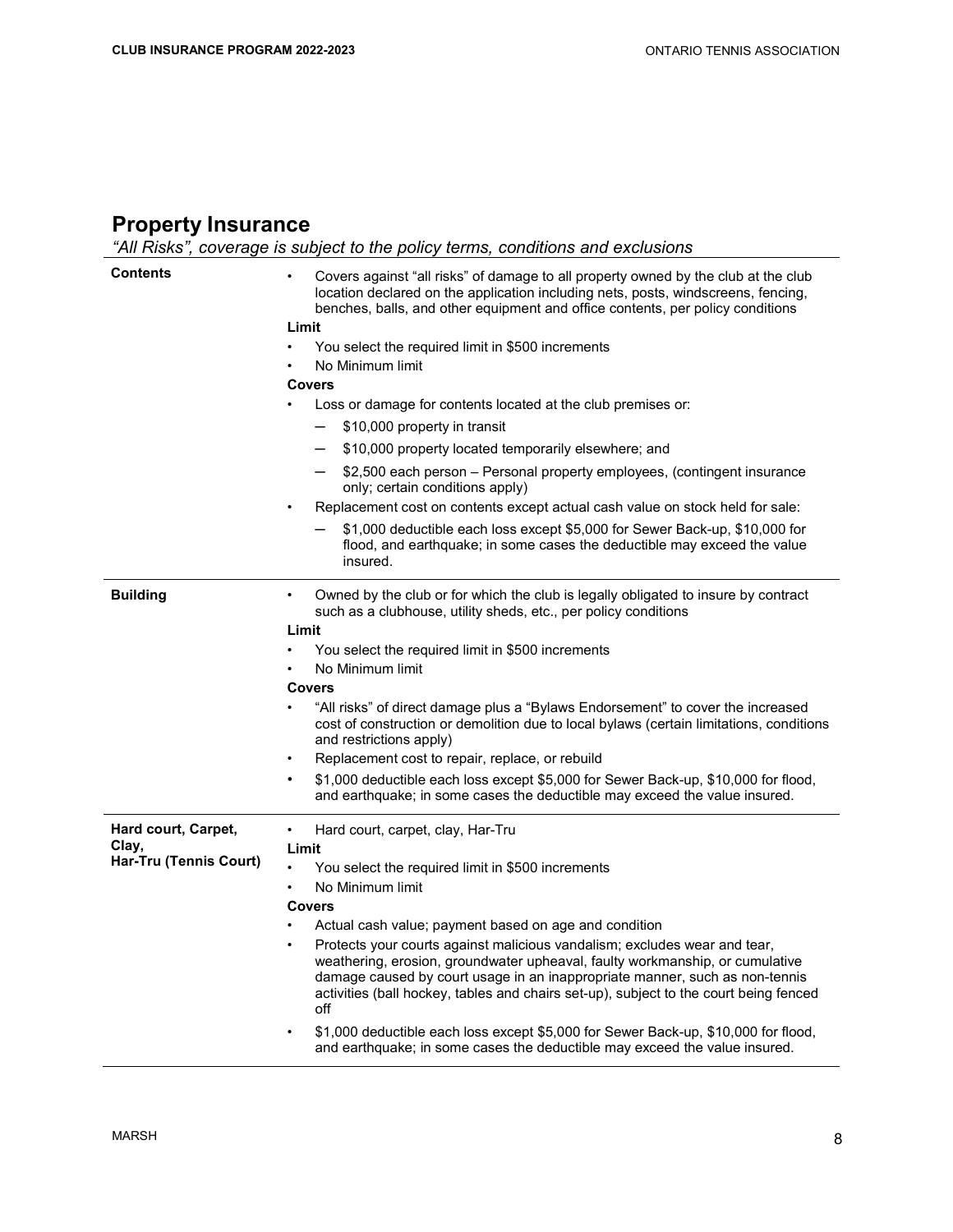| <b>Money and Securities</b> | Limit                                                                                                          |
|-----------------------------|----------------------------------------------------------------------------------------------------------------|
|                             | \$10,000 in coverage is automatically included with the purchase of property<br>$\bullet$<br>insurance         |
|                             | <b>Covers</b>                                                                                                  |
|                             | Coverage against forms of loss or damage to currency such as theft, burglary,<br>robbery, fire, etc.           |
|                             | On-club premises<br>$\bullet$                                                                                  |
|                             | Includes loss by "mysterious disappearance"<br>$\bullet$                                                       |
|                             | Money in vending machines is covered provided the machine has a coin<br>٠<br>acceptance recording device       |
|                             | Other                                                                                                          |
|                             | All funds must be accountable by invoices, receipts, ledger books, or other<br>$\bullet$<br>accounting methods |
|                             | Excludes loss or damage caused by criminal actions of club employees<br>$\bullet$<br>or volunteers             |
|                             | No deductible applies<br>٠                                                                                     |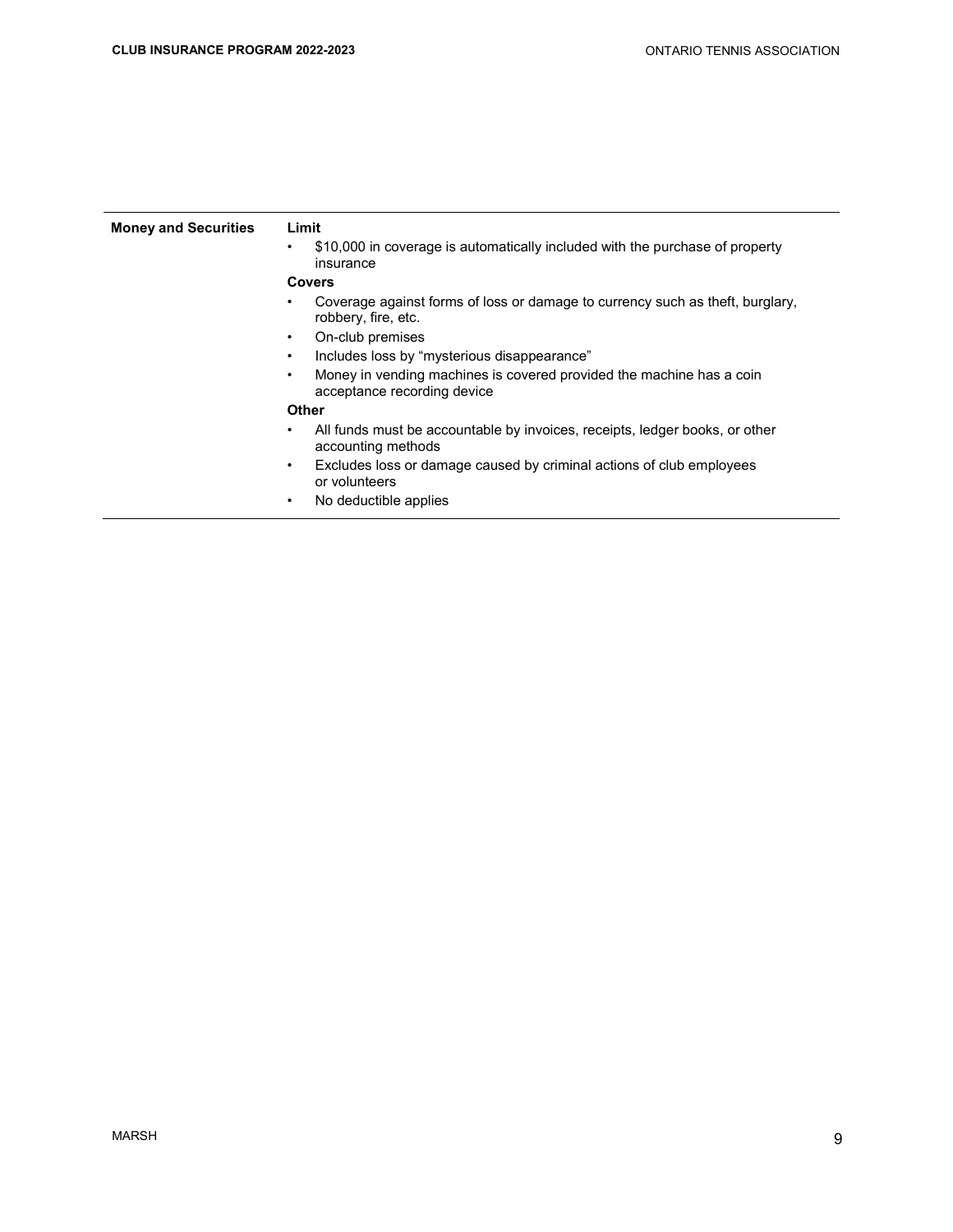#### Directors and Officers Liability

(For Non-Profit OTA Member Clubs Only)

| <b>Community Tennis Club</b><br><b>Executive Liability</b><br><b>Protection</b> | $\bullet$<br>$\bullet$<br>$\bullet$ | Protects the personal liability of the club executives and the club itself for<br>losses resulting from poor management decisions or allegations of poor<br>decisions, subject to policy terms, conditions and exclusions<br>Extends to outside directorships of non-profit organizations - certain<br>conditions apply, coverage subject to the policy terms, conditions and<br>exclusions<br>Includes Employment Practices Liability to protect the club and executive<br>against liability of wrongful termination, discrimination, and harassment among<br>other events, subject to the policy terms, conditions and exclusions<br>Protects the Fiduciary Liability of the club or executive for wrongful<br>management of a benefit plan such as group insurance or pension subject to<br>the policy terms, conditions and exclusions |
|---------------------------------------------------------------------------------|-------------------------------------|--------------------------------------------------------------------------------------------------------------------------------------------------------------------------------------------------------------------------------------------------------------------------------------------------------------------------------------------------------------------------------------------------------------------------------------------------------------------------------------------------------------------------------------------------------------------------------------------------------------------------------------------------------------------------------------------------------------------------------------------------------------------------------------------------------------------------------------------|
| Who are "Directors and<br>Officers"?                                            | $\bullet$                           | All directors of the club and "officers" such as club president, vice-presidents,<br>treasurer, membership director, etc.                                                                                                                                                                                                                                                                                                                                                                                                                                                                                                                                                                                                                                                                                                                  |
|                                                                                 | $\bullet$                           | Club incorporation is not a guarantee of protection of directors and officers<br>because of statutory laws that make directors and officers personally liable<br>for the management of a corporation                                                                                                                                                                                                                                                                                                                                                                                                                                                                                                                                                                                                                                       |
| <b>Indemnification for Directors</b><br>and Officers                            | $\bullet$                           | The financial burden is shifted to the organization whereby the club has<br>agreed to indemnify its officers and directors for loss                                                                                                                                                                                                                                                                                                                                                                                                                                                                                                                                                                                                                                                                                                        |
|                                                                                 | $\bullet$                           | The D&O liability policy will protect the club when it has to make such an<br>indemnification, subject to policy terms, conditions and exclusions                                                                                                                                                                                                                                                                                                                                                                                                                                                                                                                                                                                                                                                                                          |
| <b>Cost-Effective Coverage</b>                                                  | $\bullet$<br>$\bullet$              | Individual D&O liability premiums generally start at \$2,500 or more<br>The OTA offers low-cost group D&O insurance for OTA non-profit member                                                                                                                                                                                                                                                                                                                                                                                                                                                                                                                                                                                                                                                                                              |
|                                                                                 |                                     | clubs (excluding country clubs)                                                                                                                                                                                                                                                                                                                                                                                                                                                                                                                                                                                                                                                                                                                                                                                                            |
| Eligibility                                                                     | $\bullet$                           | Club Court Coverage Program not required for eligibility                                                                                                                                                                                                                                                                                                                                                                                                                                                                                                                                                                                                                                                                                                                                                                                   |
| Limits                                                                          | $\bullet$                           | You choose the limit:<br>\$1,000,000, \$2,000,000 or \$5,000,000 each claim/aggregate                                                                                                                                                                                                                                                                                                                                                                                                                                                                                                                                                                                                                                                                                                                                                      |
| <b>Type (Claims Made)</b>                                                       | $\bullet$                           | It is imperative that all incidents or circumstances that may result in a claim or<br>give rise to a claim, and any claims made against you be reported to the<br>insurance carrier immediately. Be aware that late reporting of claims or<br>incidents could result in denial of coverage by the insurer                                                                                                                                                                                                                                                                                                                                                                                                                                                                                                                                  |
| <b>Deductible</b>                                                               | $\bullet$                           | \$1,000                                                                                                                                                                                                                                                                                                                                                                                                                                                                                                                                                                                                                                                                                                                                                                                                                                    |
| <b>Covers</b>                                                                   | $\bullet$                           | Directors, officers (club executive) and the club itself                                                                                                                                                                                                                                                                                                                                                                                                                                                                                                                                                                                                                                                                                                                                                                                   |
| <b>Policy Period</b>                                                            |                                     | April 1, 2022 - April 1, 2023; or following the receipt and acceptance of the<br>completed application by the program insurer and your full payment to the<br>OTA                                                                                                                                                                                                                                                                                                                                                                                                                                                                                                                                                                                                                                                                          |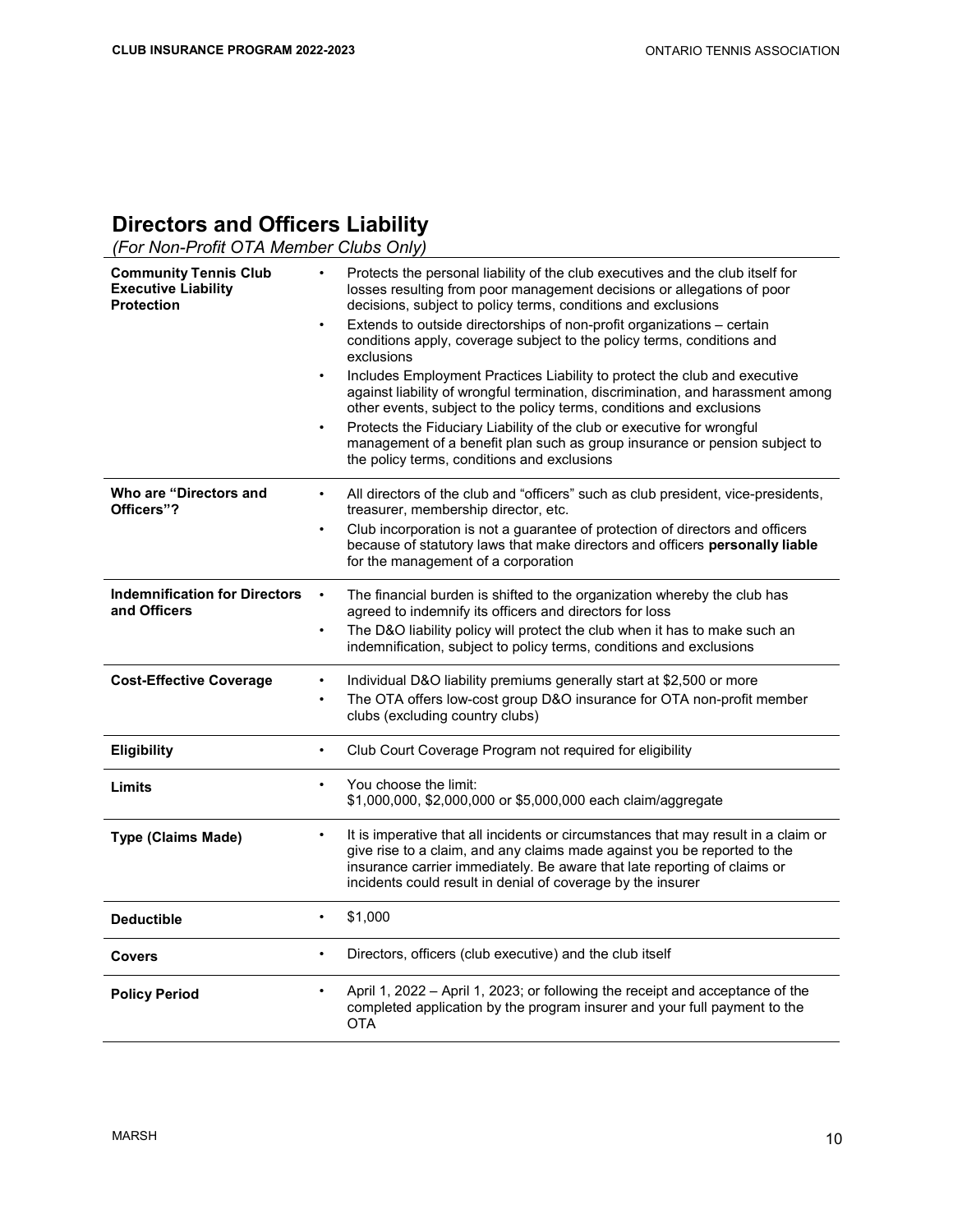### Employee Dishonesty

| <b>Insuring Agreement/Scope</b><br>of Coverage |           | Coverage for the "loss" (loss of money, negotiable instruments or property<br>which belongs to the insured or are in the insured's possession and for the<br>loss of which the insured is liable) up to the limit selected for the value of<br>property (including money) as a direct result of "Fraud" that occurs during the<br>policy period and is committed by an employee/volunteer or Club member<br>performing their duty, subject to the policy terms, conditions, exclusion and<br>limitations |
|------------------------------------------------|-----------|----------------------------------------------------------------------------------------------------------------------------------------------------------------------------------------------------------------------------------------------------------------------------------------------------------------------------------------------------------------------------------------------------------------------------------------------------------------------------------------------------------|
| <b>Eligibility</b>                             | ٠         | Club Court Coverage Program required for eligibility                                                                                                                                                                                                                                                                                                                                                                                                                                                     |
| Limits                                         | $\bullet$ | \$10,000 in coverage is automatically included with the purchase of property<br>insurance                                                                                                                                                                                                                                                                                                                                                                                                                |
| <b>Deductible</b>                              | $\bullet$ | \$500                                                                                                                                                                                                                                                                                                                                                                                                                                                                                                    |
| <b>Policy Period</b>                           | ٠         | April 1, 2022 - April 1, 2023; or following the receipt and acceptance of the<br>completed application by the program insurer and your full payment to the<br><b>OTA</b>                                                                                                                                                                                                                                                                                                                                 |
| <b>Restrictions/Conditions of</b><br>Coverage  | $\bullet$ | Employee, volunteer or club member responsible for the loss must be<br>identified for coverage to apply                                                                                                                                                                                                                                                                                                                                                                                                  |
|                                                | $\bullet$ | Fraud must occur during policy period and be reported to the insurer within 14<br>days after the discovery                                                                                                                                                                                                                                                                                                                                                                                               |
|                                                | $\bullet$ | Observance of System of Audit, Supervision and checks (i.e. 2 signatures on<br>cheques etc.)                                                                                                                                                                                                                                                                                                                                                                                                             |
|                                                | $\bullet$ | Loss that occurs after the insured is aware of or suspects that an employee or<br>club member has committed an act of fraud                                                                                                                                                                                                                                                                                                                                                                              |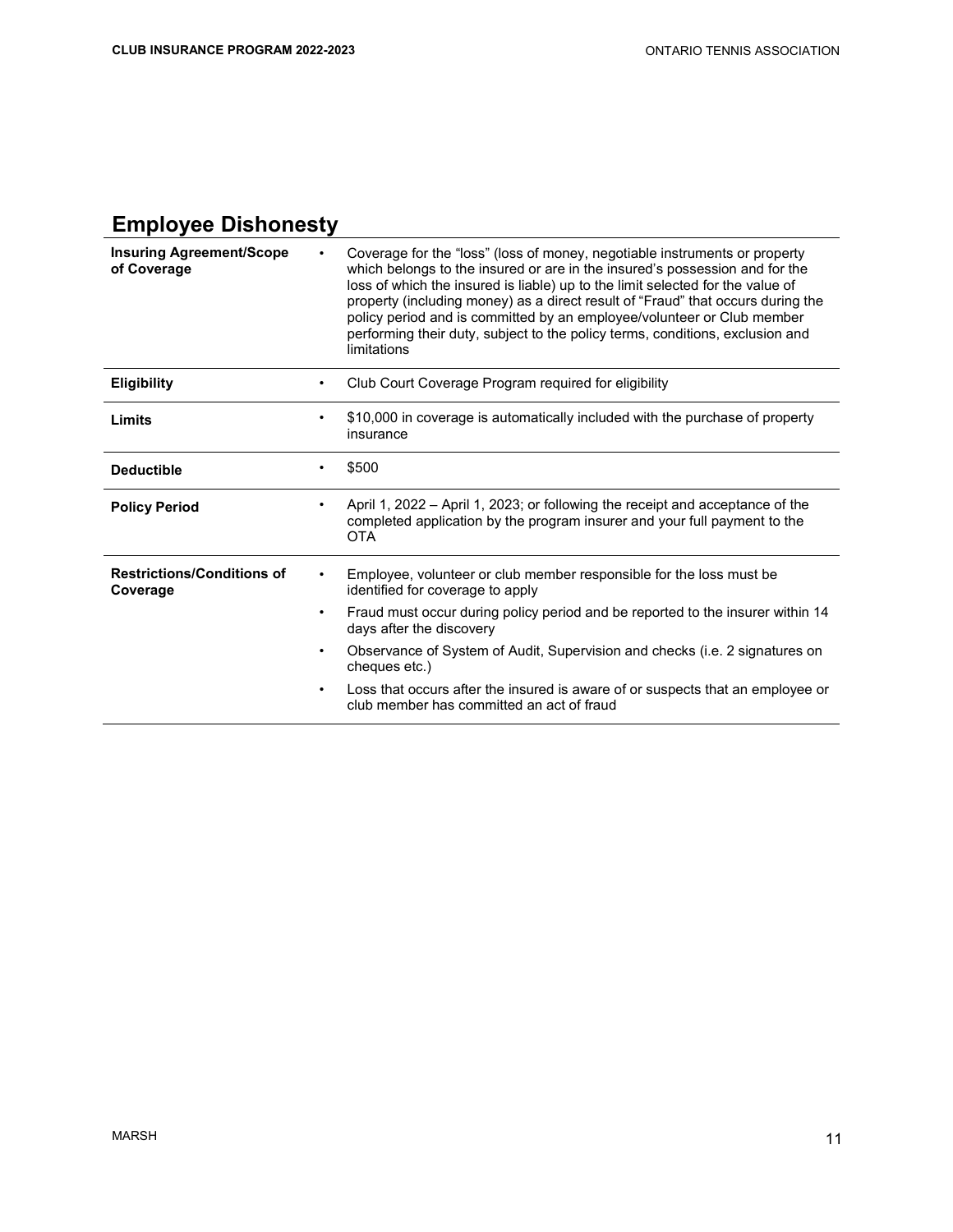### Additional Coverage Recommendations

(Indoor, Commercial, and Bubble Facilities)

| <b>Boiler and Machinery</b><br><b>Breakdown Insurance</b>  | OTA member clubs with indoor facilities, including tennis bubbles, should be<br>aware of an important coverage exclusion with respect to Property insurance.                                                                                                                                                                                                                                                                                                                                                                                                                                                                                                                                                                                                                                                                                             |
|------------------------------------------------------------|----------------------------------------------------------------------------------------------------------------------------------------------------------------------------------------------------------------------------------------------------------------------------------------------------------------------------------------------------------------------------------------------------------------------------------------------------------------------------------------------------------------------------------------------------------------------------------------------------------------------------------------------------------------------------------------------------------------------------------------------------------------------------------------------------------------------------------------------------------|
|                                                            | Hot Water Tanks, mechanical and electrical equipment, including certain fired and<br>unfired pressure vessels used in the heating, air conditioning, lighting, and power<br>of an indoor facility are not covered under most Property insurance policies,<br>including the Club Court Insurance Program. Losses as a result of damages<br>caused by explosion or breakdown of objects such as boilers and related pipes,<br>compressors, electrical panels, transformers, and certain types of heating<br>equipment are not covered. There is also no coverage for any resulting damage to<br>other property owned by, or under the control of the club such as electrical panel<br>short-outs, compressor explosion, or a boiler tube crack. The sole exception to this<br>situation is if fire ensues, then only the damage caused by fire is covered. |
|                                                            | This equipment would include inflating fans and other equipment in bubble<br>facilities.                                                                                                                                                                                                                                                                                                                                                                                                                                                                                                                                                                                                                                                                                                                                                                 |
|                                                            | Clubs leasing municipally-owned clubhouse buildings may be responsible under a<br>lease agreement to carry both Property and Boiler and Machinery insurance.                                                                                                                                                                                                                                                                                                                                                                                                                                                                                                                                                                                                                                                                                             |
|                                                            | The solution is to purchase a <b>Boiler and Machinery insurance</b> policy, which is<br>available on an individual basis through the Club Court Insurance Program<br>insurance broker, Marsh Canada Limited.                                                                                                                                                                                                                                                                                                                                                                                                                                                                                                                                                                                                                                             |
|                                                            |                                                                                                                                                                                                                                                                                                                                                                                                                                                                                                                                                                                                                                                                                                                                                                                                                                                          |
| <b>Bubble Facilities</b>                                   | OTA member clubs with indoor facilities housed by a bubble will require special<br>underwriting considerations due to the nature and value of the risk involved. Clubs<br>with indoor tennis bubbles are advised to contact Marsh Canada to make<br>arrangement for special coverage. Note that there is no physical damage<br>coverage under the Property portion for the bubble or dome. Please make<br>sure the value you declare on the Property portion does not include the cost<br>of the bubble.                                                                                                                                                                                                                                                                                                                                                 |
| <b>Business Interruption (Loss</b><br>of Income) Insurance | Business Interruption Insurance (loss of income and increased expenses as a<br>result of an insured loss) can be included under this policy, and specific inquiry<br>should be made to Marsh Canada Limited. Please note that business interruption<br>insurance should also be carried under the club's Property insurance component<br>of the OTA Club Insurance policy.                                                                                                                                                                                                                                                                                                                                                                                                                                                                               |
| <b>Cyber Liability</b>                                     | Basic Cyber Liabilty can be included with this policy. It provides protection against                                                                                                                                                                                                                                                                                                                                                                                                                                                                                                                                                                                                                                                                                                                                                                    |
|                                                            | Internet-based risks and more generally from risk relating to information<br>technology infrastructure and technology.                                                                                                                                                                                                                                                                                                                                                                                                                                                                                                                                                                                                                                                                                                                                   |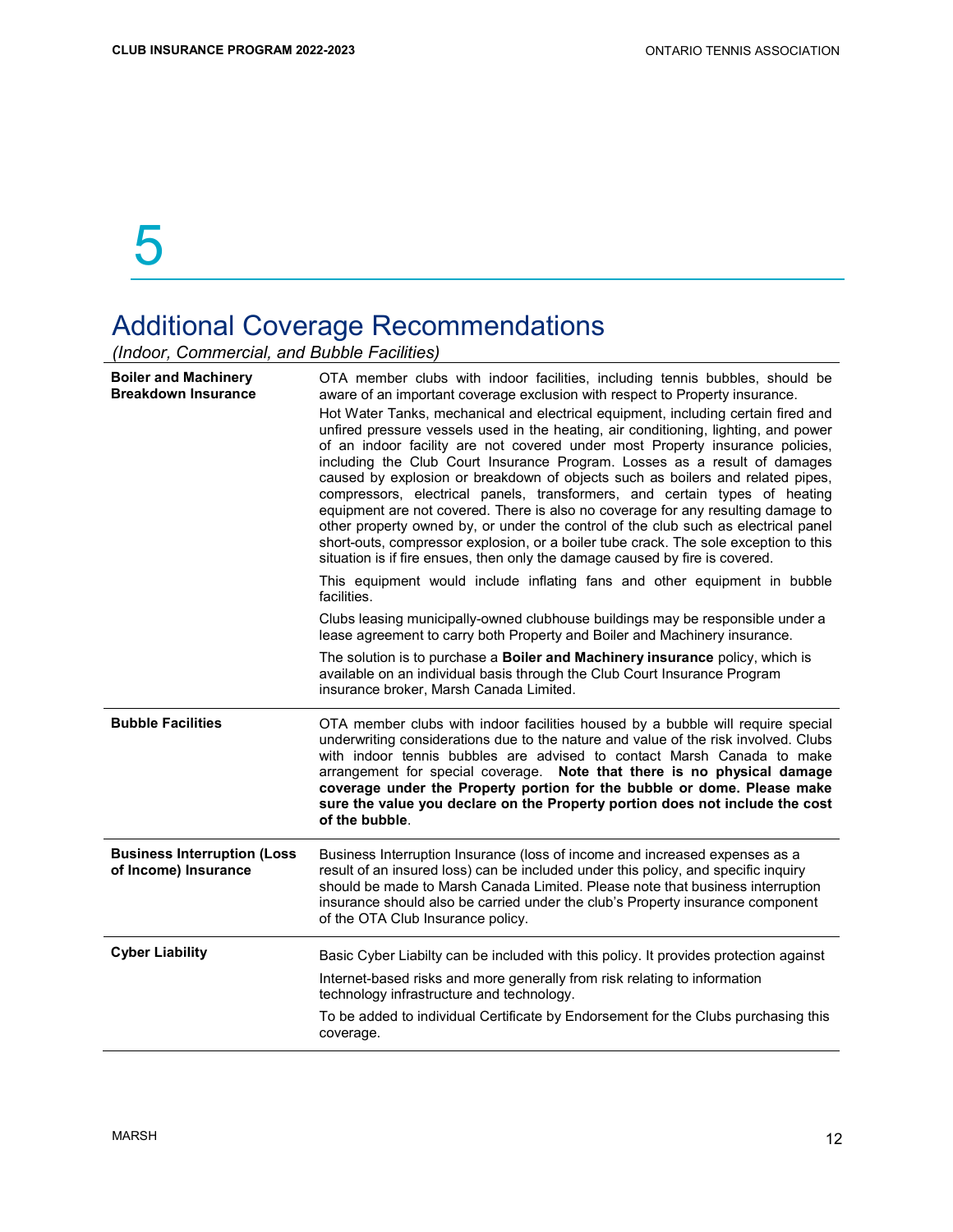\*\*\*Please ensure you provide your correct and complete email address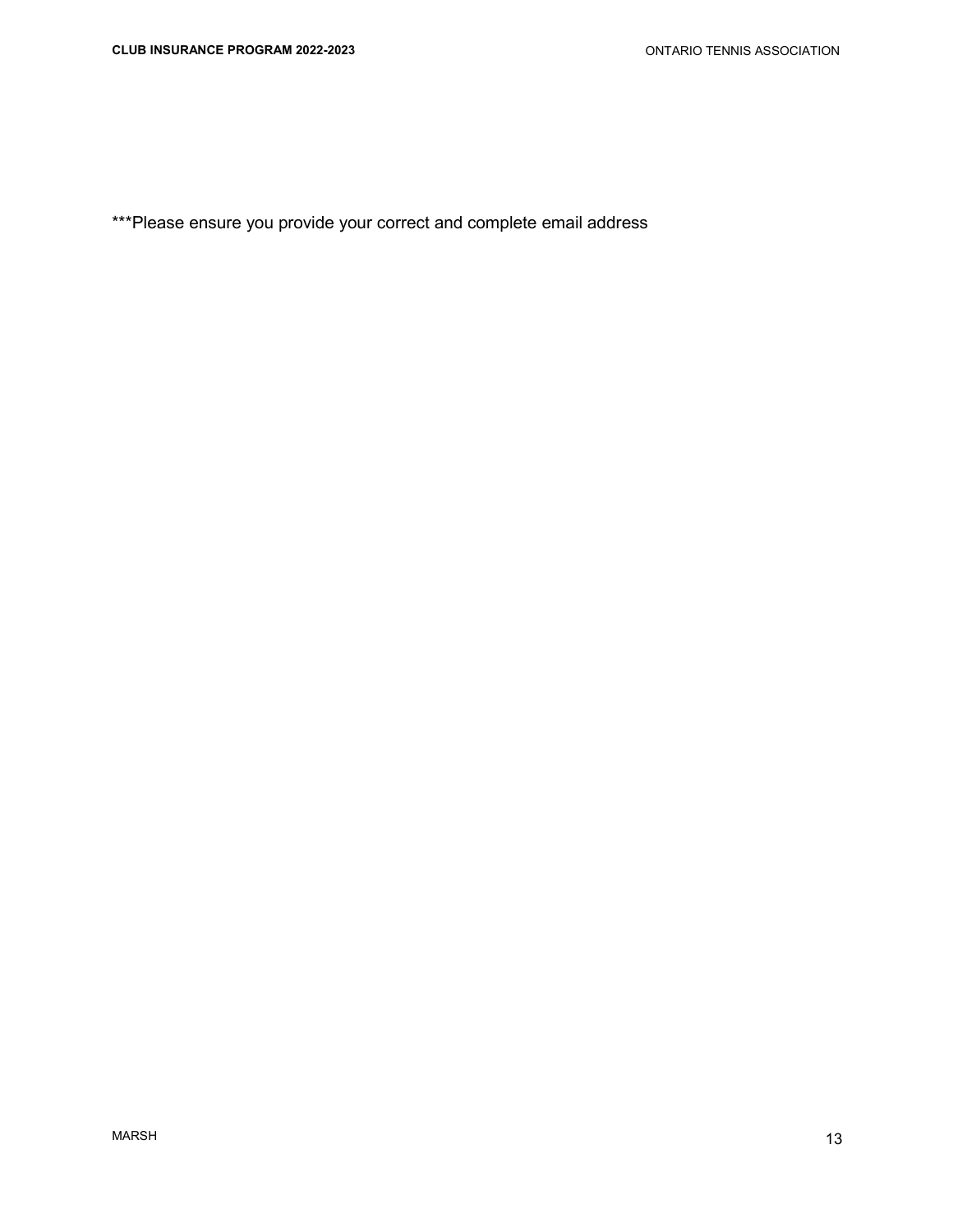## Premiums

### 1. Club Court Coverage

A. Commercial General Liability

Premiums (Subject to 8% Ontario Retail Sales Tax)

|                              | <b>Commercial General Liability Limit</b> | Premium |  |
|------------------------------|-------------------------------------------|---------|--|
| Less than 5 courts           | \$2,000,000                               | \$500   |  |
| 5 courts or more             | \$2,000,000                               | \$750   |  |
| Less than 5 courts           | \$5,000,000                               | \$750   |  |
| 5 courts or more             | \$5,000,000                               | \$1,125 |  |
| Less than 5 courts           | \$10,000,000                              | \$1,200 |  |
| 5 courts or more             | \$10,000,000                              | \$1,800 |  |
| <b>Abuse Limit Liability</b> |                                           |         |  |
| Less than 5 courts           | \$250,000                                 | \$150   |  |
| 5 courts or more             | \$250,000                                 | \$225   |  |
| Less than 5 courts           | \$500,000                                 | \$225   |  |
| 5 courts or more             | \$500,000                                 | \$338   |  |
| Less than 5 courts           | \$1MM                                     | \$360   |  |
| 5 courts or more             | \$1MM                                     | \$540   |  |
|                              |                                           |         |  |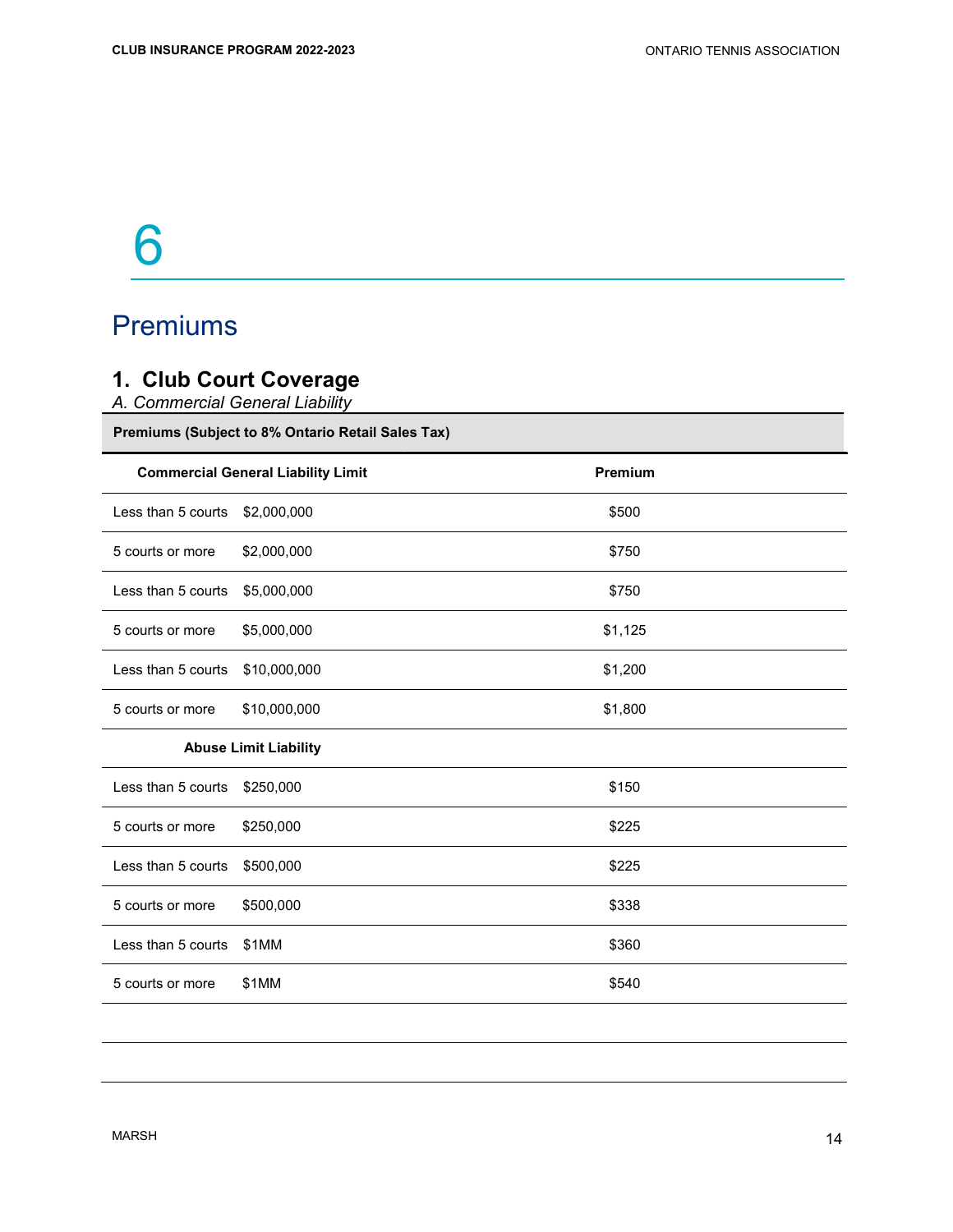| Premiums (Subject to 8% Ontario Retail Sales Tax) |                                           |         |  |
|---------------------------------------------------|-------------------------------------------|---------|--|
|                                                   | <b>Commercial General Liability Limit</b> | Premium |  |
| <b>Sports Errors &amp; Omissions Liability</b>    |                                           |         |  |
| Less than 5 courts $$2.000.000$                   |                                           | \$150   |  |
| 5 courts or more                                  | \$2,000,000                               | \$225   |  |
| Less than 5 courts $$5.000.000$                   |                                           | \$225   |  |
| 5 courts or more                                  | \$5,000,000                               | \$338   |  |
|                                                   |                                           |         |  |

#### B. Property Insurance

#### Minimum Premium of \$250 Rates shown below are to be multiplied by the limit requested

|                              | <b>Property Rates</b> |  |
|------------------------------|-----------------------|--|
| <b>Contents</b>              | .0017                 |  |
| <b>Building</b>              | .0017                 |  |
| <b>Tennis Court</b>          | .0017                 |  |
| <b>Business Interruption</b> | .00255                |  |

\*Abuse, Sports E&O and Cyber Liability are only available if CGL is purchased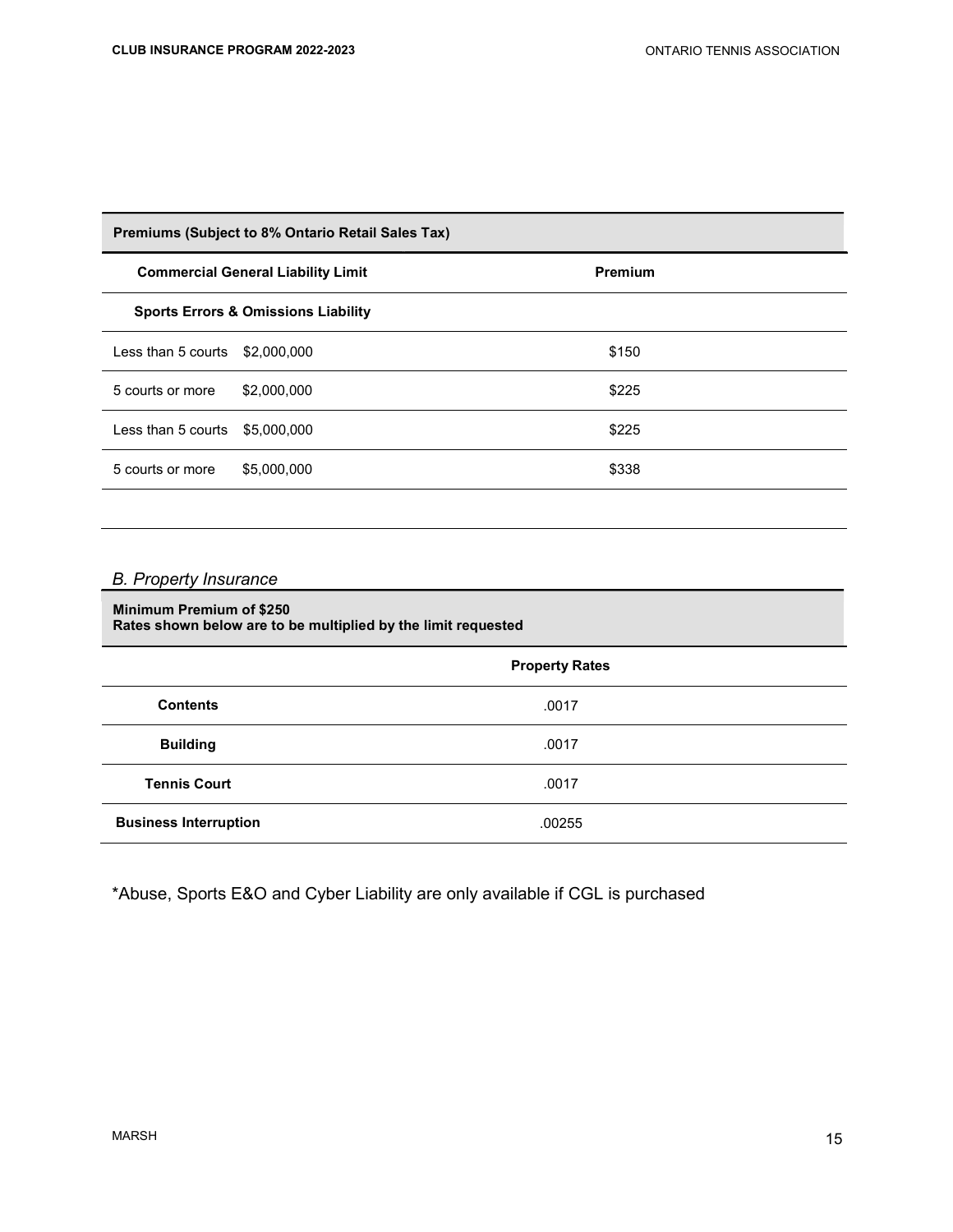## 2. Directors and Officers Liability

| <b>Liability Limit per Claim/Aggregate</b> |             | <b>Premium</b> |
|--------------------------------------------|-------------|----------------|
| Less than 5 courts $$1,000,000$            |             | \$706          |
| 5 courts or more                           | \$1,000,000 | \$1,062        |
| Less than 5 courts $$2,000,000$            |             | \$1,081        |
| 5 courts or more                           | \$2,000,000 | \$1,368        |
| Less than 5 courts $$5,000,000$            |             | \$1,581        |
| 5 courts or more                           | \$5,000,000 | \$2,062        |
|                                            |             |                |

| 3. Cyber Liability                         |           |         |  |  |
|--------------------------------------------|-----------|---------|--|--|
| <b>Liability Limit per Claim/Aggregate</b> |           | Premium |  |  |
| Less than 5 courts                         | \$250.000 | \$195   |  |  |
| 5 courts or more                           | \$250,000 | \$520   |  |  |